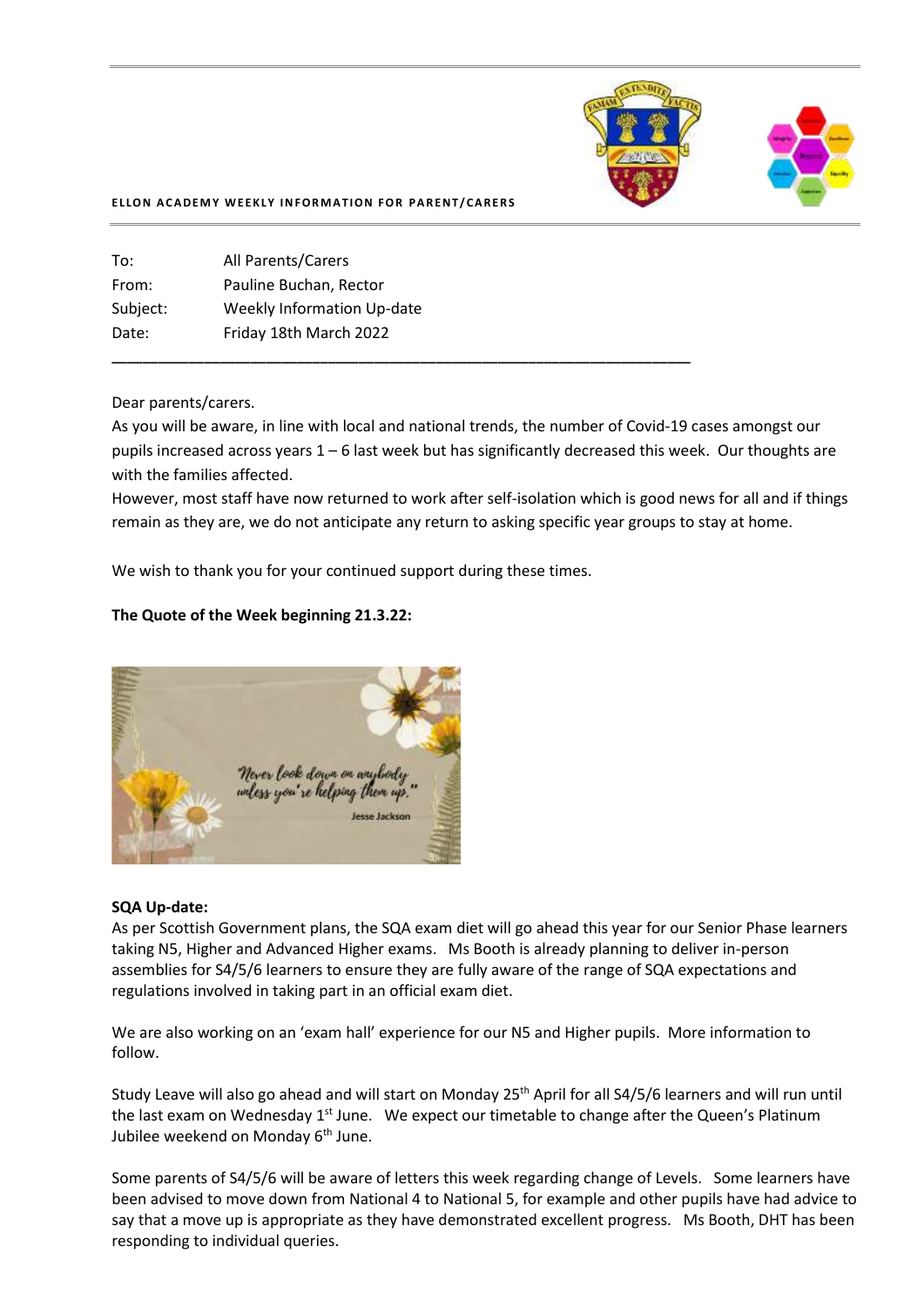## **Staff up-dates:**

- Vacancies currently advertised:
	- o 1 FTE Teacher of Technical Education
	- o 1 FTE Teacher of Home Economics
	- o 1 FTE Teacher of Art
	- o 1 FTE Teacher of Computing Science
	- o 0.4 FTE Acting Principal Teacher Creative Arts

We have also requested Probationer Teachers for session 22/23 in the following subjects:

• Art, English, Home Economics and Technical

## **Ellon Academy Performance Review – Tuesday 15th March '22:**

On Tuesday this week, a virtual Performance Review was held for Ellon Academy, chaired by Vincent Docherty, Head of Service with 3 Quality Improvement Officers and an Education Officer in attendance.

We presented on the following

- Attainment review for 2021
- Attainment projections for 2022
- Learning, Teaching and Assessment
- Leadership at all levels
- Curriculum
- Equity, Wellbeing, and Inclusion

Head of Service and Officers were pleased with the progress of our school, and I am trying to share our presentation with you all, but it's currently too large for the website, so I'll find a way!



## **S6 PUPILS – LEAVERS' HOODIES:**

Please follow the link below (it has also been shared on the S6 PSE Google Classroom) to choose a nickname and order your leavers hoodie. Remember, your nickname must be school appropriate – you will be asked to change it if it isn't. Hoodies cost £18.50 and payments must be made no later than 12:00 on Wednesday 16th March so that your order is guaranteed to arrive before you leave school. Orders received after this deadline are unlikely to be accepted because it will mean that the rest of the order will be delayed. Please see Mrs Duffus in S42 if there are any issues. Miss Duffus. [https://moxieleavers.co.uk/.../dc69a5f80c53b2050f0fc3d7](https://moxieleavers.co.uk/hoodie/OMnE23VDUJsiFH7tOZ0U/dc69a5f80c53b2050f0fc3d7?fbclid=IwAR1zMwQrRyNSzYnfZlKdANaOIse8StFLXEBoYQ0DQ-Hii_j_7y9EKa_kVqU)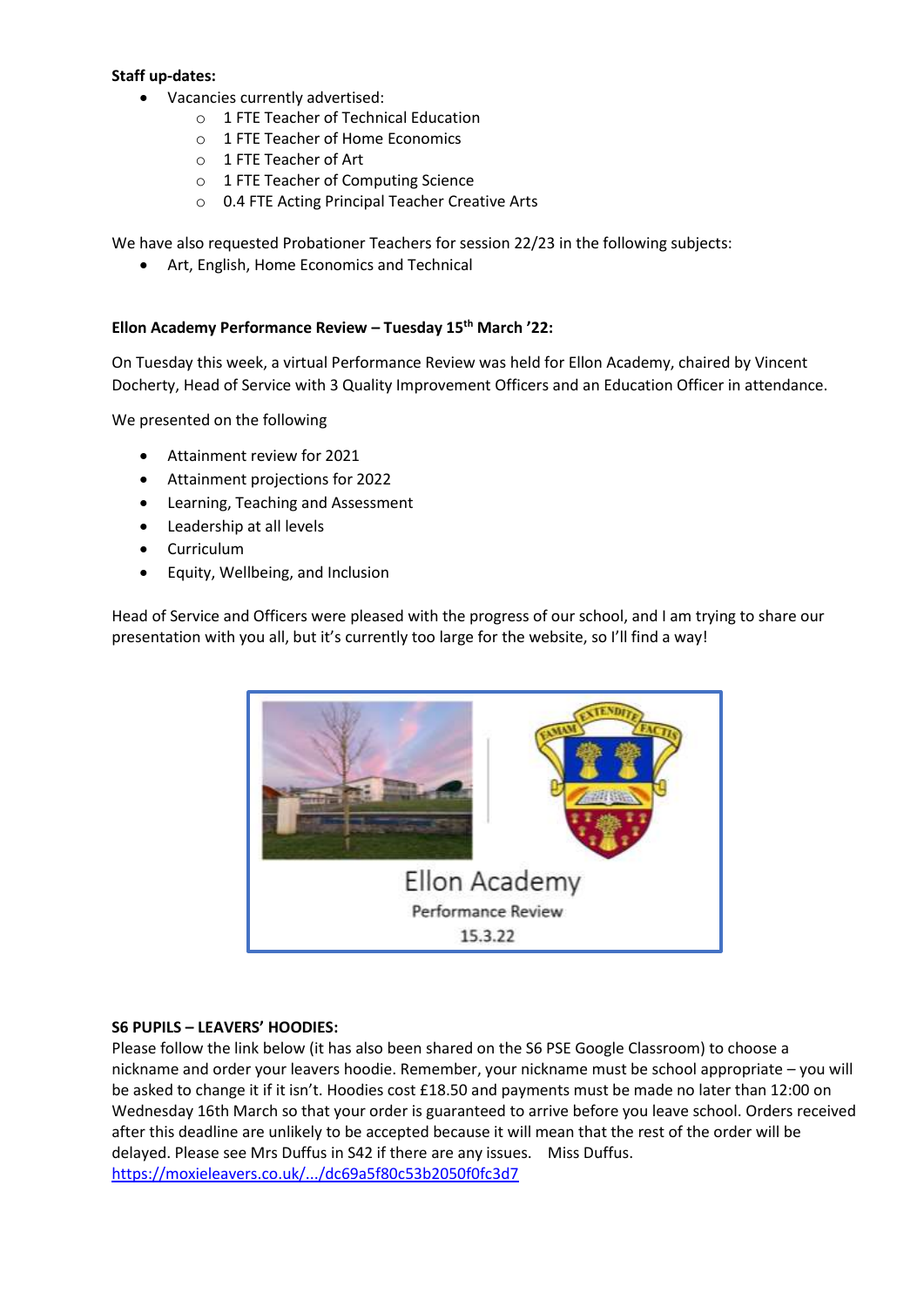### **Pupil Achievement:**

Findlay Bain in 3F2 received a 'Rector's Service to the School' award this week, presented to him for his help in encouraging other to put their litter in the bins at break and lunchtimes.

Findlay is too shy to have a photo taken, but it's important to share this because he is an excellent example to others.



#### **Pupil Achievement:**

Ellon Girls Seniors football (despite only having 4 seniors playing) league result: Turriff 6-3 Ellon. The girls put in a battling performance against a good, powerful Turriff side. They battled to the end and gave a good account of themselves. Despite being 5-1 down at half time, the girls kept going and pulled it back to 6-3. Players of match were Kayleigh R, who on numerous occasions very bravely dived at the feet of the Turriff attack and her handling of the ball was very good. Millie B also shared player of match for Ellon, and despite only being in S1, she put in an excellent shift, covering every blade of grass against a strong and older Turriff side.

Goal scorers; Lucy D, Emily S, OG 1 (assist by Emily G)

A good experience for the many juniors who gave their all against basically a senior side. Well done!



#### **Pupil Achievement:**

Ellon Academy returned with a number of individual medals  $\bullet$  and team shields  $\bullet$  from the highly successful RGC/Albyn X-Country invitational at Balgownie playing fields today. 文义 All of the pupils were outstanding and a credit to themselves and the school in the cold  $\Theta$  and blustery conditions but special mentions go to:

Ella C 1st Senior Girl Alyssa G 3rd Senior girl Harris C 2nd S2 Boy Also in the Team events: The Senior girls team won the Uncredibly they placed 1st, 3rd, 5th and 8th!!! **2000** S1 boys Team who took the Team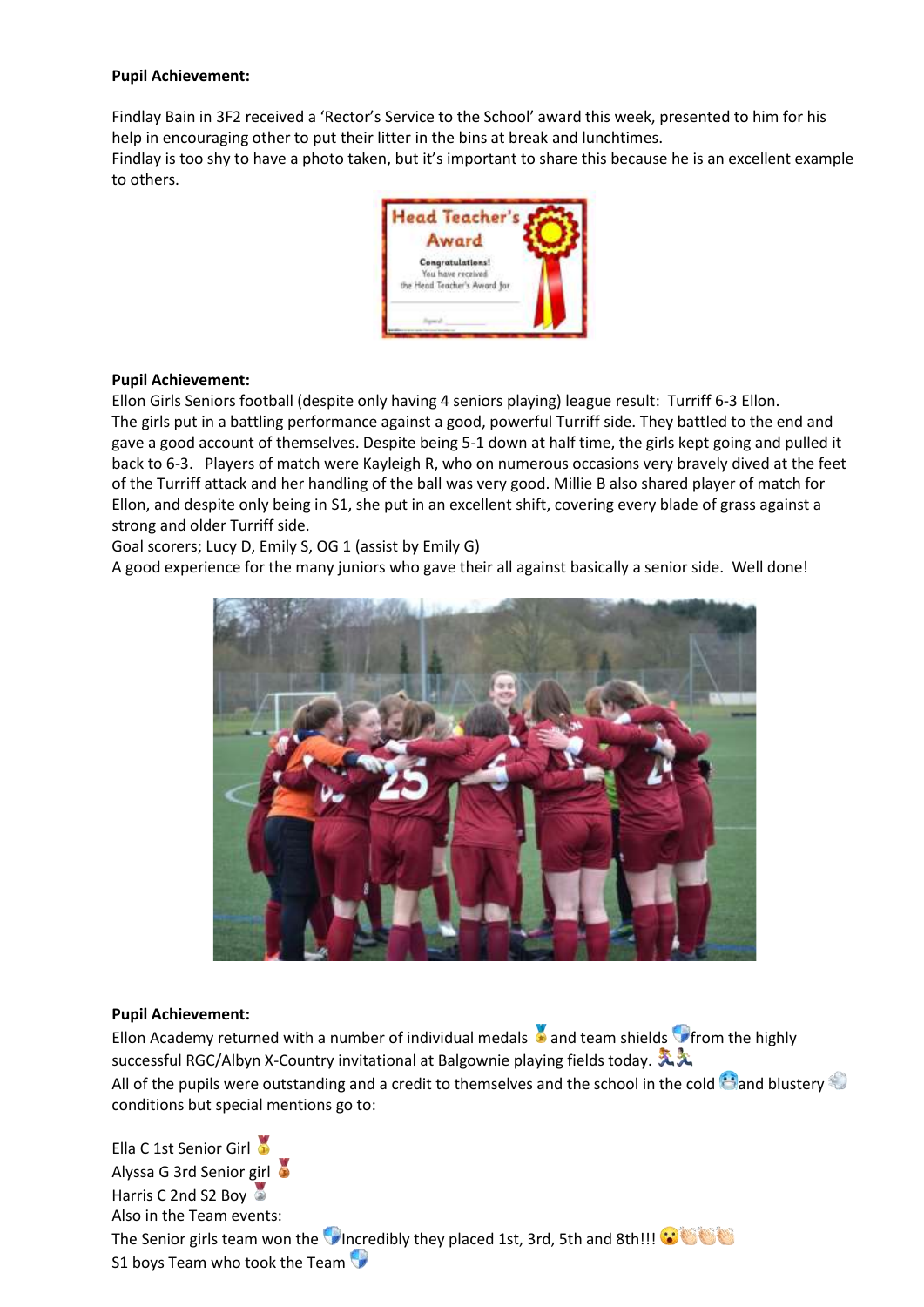S2 boys Team who came 3rd in the Team event!



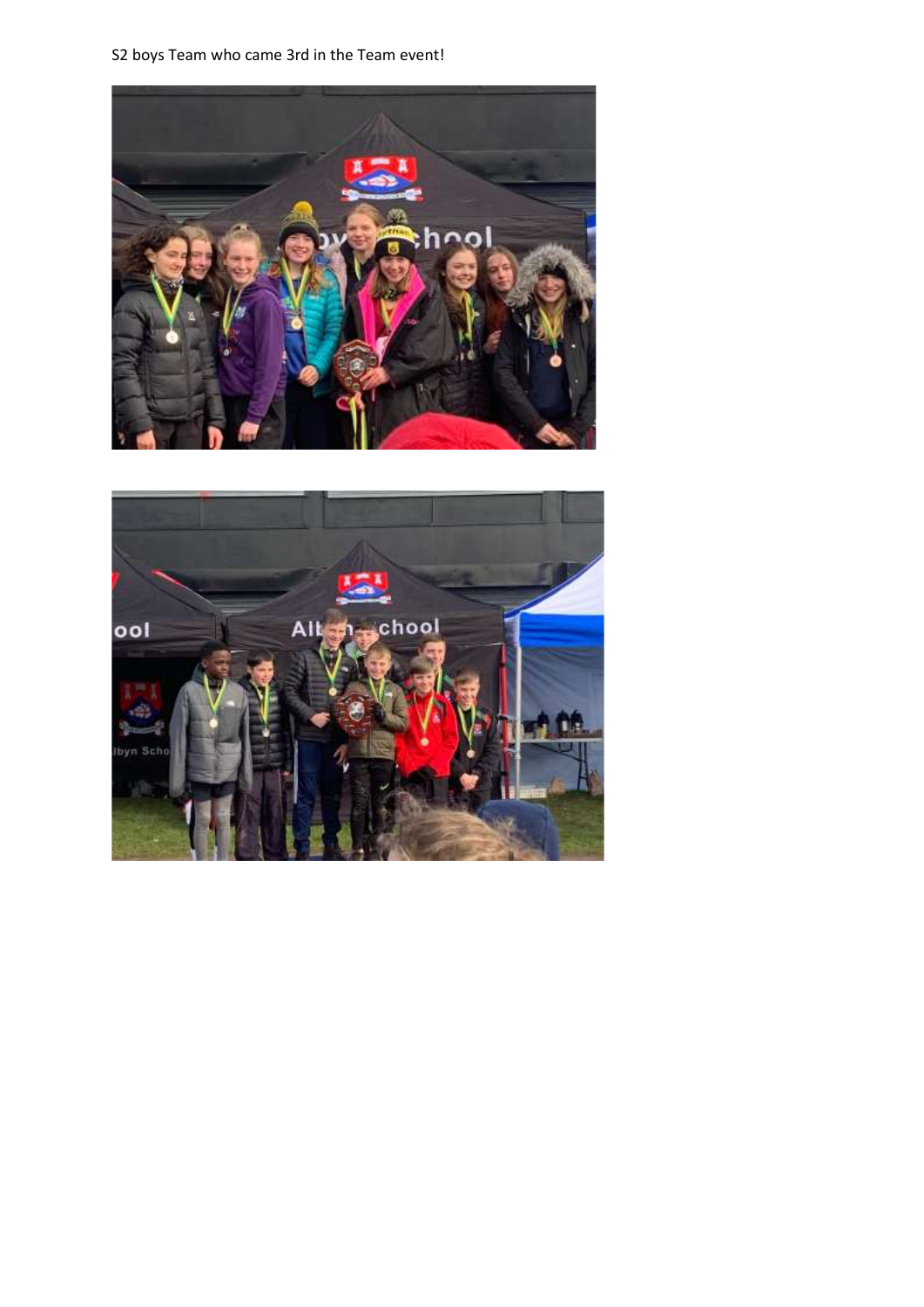



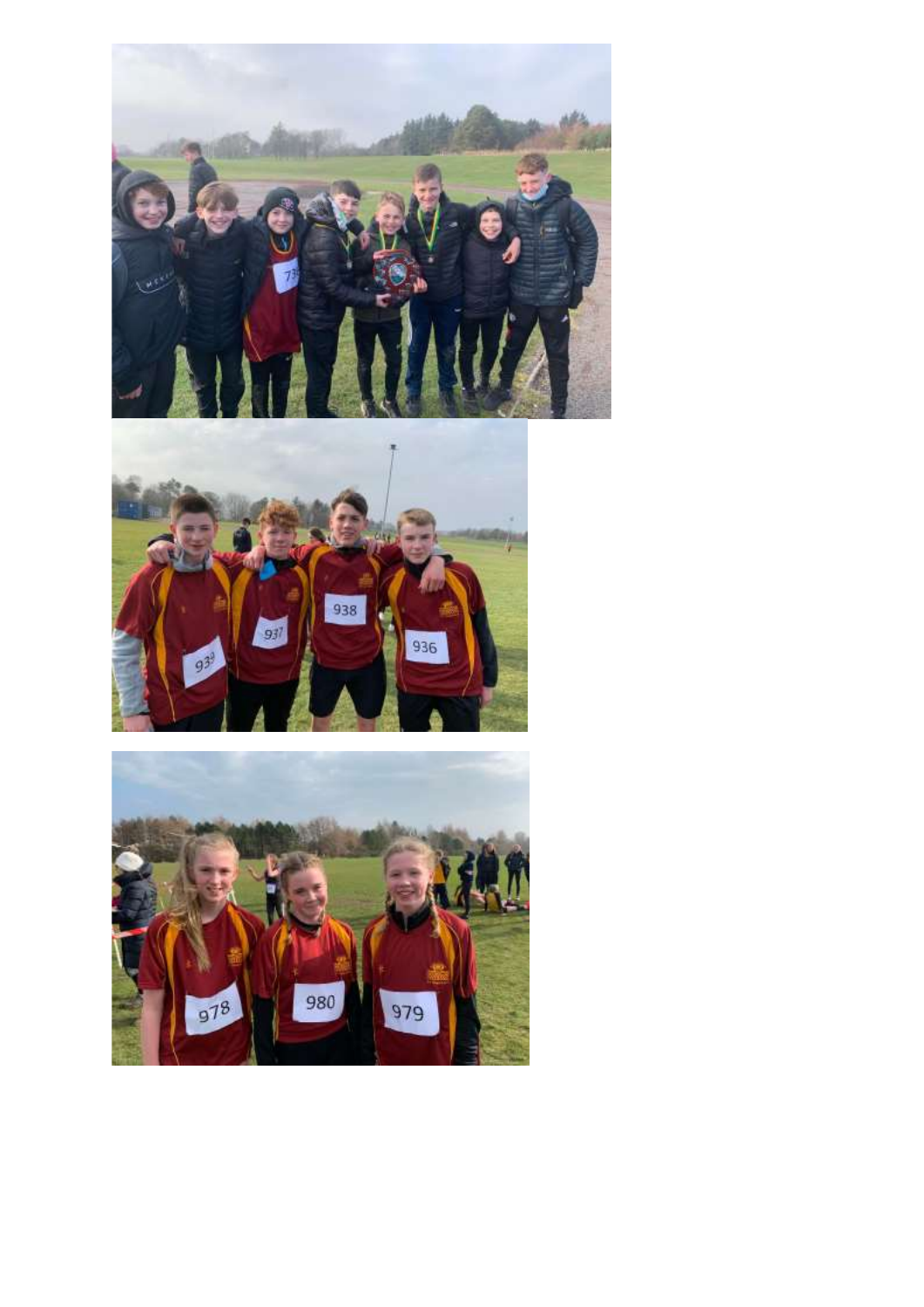

Well done to all of you!

## **[E-Sgoil](https://www.facebook.com/eSgoil/?__cft__%5b0%5d=AZUUPYIWGGHRyTHjk47nu6ritchsdr74bMqzsUnws_2BI8NPAisz_-wD5oSPitEHtMf5GRRRhNtPPjwZwKpDNSzmNl464GE2aXlLaROgycTWFtDcWMyFDxv7ecIIvfXKizKBygZQSJaDDQWr3DBaUYsA1ygT9xOn4we0fOalWg8-6fOZ6yzRrgZGpySWj4FrR8Avqh2i1m6wrZI2ZJpsFTCzI9pkm2xUnC6berIYUhVazA&__tn__=-UC%2CP-y-R) Easter Study School:**

Registrations for Easter Study School are coming in thick and fast! 171 schools so far - from Shetland in the north all the way to the Borders in the south. Remember, March is the month to get your registrations in for Easter Study Support webinars.

[https://e-sgoil.com/easter-study-support/](https://e-sgoil.com/easter-study-support/?fbclid=IwAR2gzKKvbnQ8XjKnsxPIamEzEC0P33RS6531v_B7oe-zFt1UPgNosCUoA7c)[#nelo](https://www.facebook.com/hashtag/nelo?__eep__=6&__cft__%5b0%5d=AZUUPYIWGGHRyTHjk47nu6ritchsdr74bMqzsUnws_2BI8NPAisz_-wD5oSPitEHtMf5GRRRhNtPPjwZwKpDNSzmNl464GE2aXlLaROgycTWFtDcWMyFDxv7ecIIvfXKizKBygZQSJaDDQWr3DBaUYsA1ygT9xOn4we0fOalWg8-6fOZ6yzRrgZGpySWj4FrR8Avqh2i1m6wrZI2ZJpsFTCzI9pkm2xUnC6berIYUhVazA&__tn__=*NK-y-R)



## **Fundraising and Support for Ukraine:**

Mrs Warne's English Class 3B1 and our Exec Team are keen for the school to take part in raising awareness of the plight of the Ukrainian nation and its people, so we will be holding a Dress Down Day for Ukraine on either Friday 25<sup>th</sup> March or Friday 1<sup>st</sup> April (date to be decided).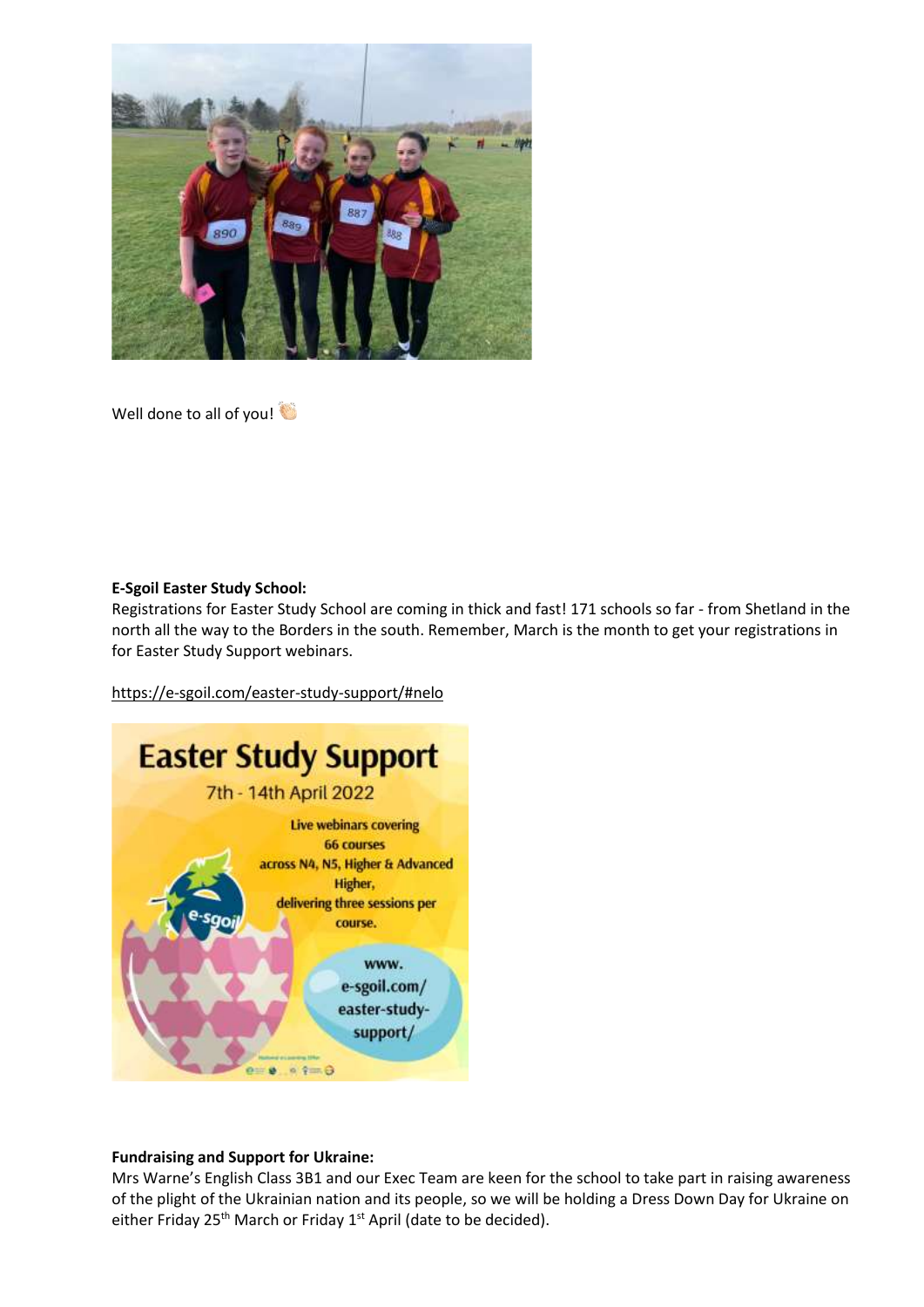We ask that pupils and staff come to school with blue/yellow clothing to support the colours of the Ukrainian flag and to bring a donation.

3B1 have also pledged to do some challenged to support the fundraising and they are planning a virtual assembly to raise awareness too.

Some ideas that 3B1 want to try are:

- Cooking the tea at home for the family
- Asking some Staff to do a 'TikTok' to raise money
- Walking their dog for a week
- Etc, etc!

More information will be passed on as soon as plans are firmed up.



Also, the Aberdeenshire Educational Psychology Team has pulled together resources to support parents, carers, teachers and school staff to have discussions with children and young people about events in Ukraine[: https://bit.ly/TalkUkraine](https://bit.ly/TalkUkraine?fbclid=IwAR2k621Z1i3sFgPgv59dLjog379XtjqnRk6QzYIokM0TfhSVSoT-f8Qyl5U)

## **NESMS - [Northeast](https://www.facebook.com/NESMSAberdeen/?__cft__%5b0%5d=AZXK6TfB5nYA6LVLncucwq4_TDdaE9x-cXjKDCFo1t2hG6KDVI3TsVz-s0q0-QtSToMoNHY6h2z-z13BLEVaKQVBQZjbA__ejCo8GrBY_p4bwMaBanGlJLYl5WXnf8v4A689Wo8v7jXqDTQm32ZbmcEtoFsHv_HUzO_V75lj1A6QP9tMI2p4Rg4I2PMD8ksMISQ9XM1uOr5_DpFGI7eLamElF7m9GK0s4t-sZQKIK76ZmQ&__tn__=-UC%2CP-y-R) of Scotland Music School**

## SCHOLARSHIP APPLICATIONS ARE OPEN

NESMS would like to invite all students who are, or will be, in full time education from September 2022— June 2023 to apply for our scholarship auditions.

Successful scholarship recipients will have several lessons over the academic year paid for by our generous supporters.

A fund solely for students in Local Authority schools in Aberdeen City and Aberdeenshire is available. There is also specific funding in place to benefit the increasingly more "uncommon" instruments, viola, oboe, horn etc.

Auditions are open to students on any instrument that NESMS currently offers.

LIVE in-person auditions will be held at 21 Huntly Street in the last week of May\* but online submissions will be accepted for geographical or self-isolating reasons.

Auditions, both live or by online submission should consist of two contrasting pieces.

Application deadline: Monday 25th April 2022

\*exact audition dates to be confirmed after application deadline. Apply online following the link below or download an application form along with further information about any video submissions from our website. [https://forms.gle/aAsy1sUZVNEJJQiy8](https://forms.gle/aAsy1sUZVNEJJQiy8?fbclid=IwAR1mZVx75huRmCadIbhptdIi-nllUjS97TJhdHlJln2PeIKutmEE8CllXuM)